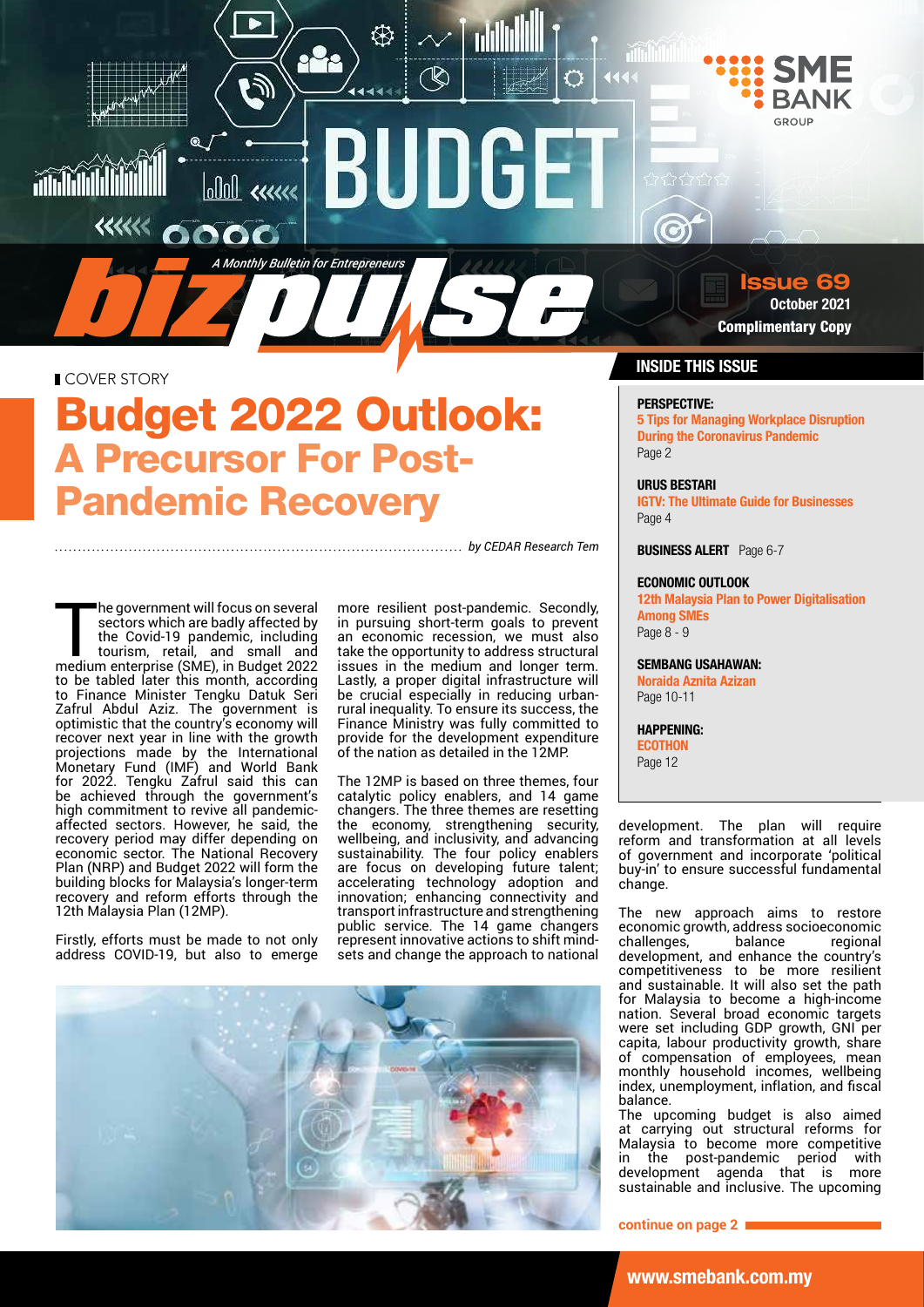**Advisor** Aria Putera Ismail *Chief Executive Officer*

### ■ Cover Story

### **continue from page 1**

**Contributors** Hairil Izwar Abd Rahman Mohammad Azam Ahmad Lynette Lee Li Qing

Research Team Nursyafiqah Mohd Rafee

> Design & Layout Rafiq Asyraf Razalli

### Published By

Small Medium Enterprise Development Bank Malaysia Berhad (49572-H) Menara SME Bank Jalan Sultan Ismail 50250 Kuala Lumpur Wilayah Persekutuan Tel: +603 2615 2020 Fax: +603 2698 1748 Customer Service Centre: +603-2603 7700 www.smebank.com.my

### Project Management

Centre For Entrepreneur Development And Research Sdn Bhd (CEDAR) (1042601-M) Level 6, Menara SME Bank Jalan Sultan Ismail 50250 Kuala Lumpur Tel: +603 2615 3862 Fax: +603 2692 5916 www.cedar.my

#### **DISCLAIMER**

 The views and opinions expressed throughout this newsletter are those of the authors and do not necessarily reflect the official position and views of the SME Bank.

Copyright © Small Medium Enterprise Development Bank Malaysia Berhad. All rights reserved. This publication is not to be reproduced in part or whole without the express permission of the copyright holders. Materials on this publication are protected by copyrights law. Unauthorised reproduction or distribution of copyright materials, or any portion of it, may result in severe civil and criminial penalties and will be prosecuted to the maximum extent possible under the law.



budget is also aimed at supporting the rakyat and businesses by protecting their livelihood and income opportunities and improving their reliance to face future crises as well as carry out structural reforms for Malaysia to become more competitive in the post-pandemic period with development agenda that is more sustainable and inclusive. From the plan to ensure continuity of programmes for the public health, we believe there will be allocation directed for the healthcare system although the government is guiding the country from the pandemic to an endemic phase.

At the recent parliamentary session, the Deputy Finance Minister II unveiled proposal by the MOF to raise the ceiling of the Covid-19 from RM65 billion to RM110 billion in view of the payment commitment which had grown to RM91.8 billion. This highlights there still an urgent need for allocation to cover the Covid-19 related spending. There will still be allocation in the upcoming budget to support the national agenda in containing Covid-19. Aside from that, as the economy has begun its course of reopening under a possible post-Covid scenario, MIDF Research expected more incentives could be provided to industries and business which have been struggling to revive and recover after being hit by the pandemic and sharp decline in demand. Industries such as tourism, hotel & accommodation, and aviation, for example, have been impacted by the international border closure and reduced demand for travels and tour.

Like in the previous budget, the research team also foresee allocations such as grants, and financial assistance could be provided to support the small and medium enterprises (SMEs) as well as micro enterprises to revitalise their business activities. For the public, the research team expected more incentives could be allocated for the B40 and less privileged segments. More importantly, the government is expected to focus on addressing the worsening of socioeconomic well-being of the people as 580,000 or approximately 20 per cent of the M40 households have fallen to the B40 segment because of the pandemic. Moreover, absolute poverty ratio in the country also worsened to 8.4 per cent in 2020 (2019: 5.6 per cent) as increased number people having monthly income below RM2,208, which is the latest measure of poverty line. MIDF Research also expected Budget 2022 to focus on infrastructure developments as the

economy reopens. It foresees the continuity of major projects such as MRT3 and Pan Borneo Highway will continue to support the sector's growth next year. The aspiration to become regional hub in technology will also require spending to improve the technology infrastructure in Malaysia.

There will be more spending to promote digital adoption and improving internet connectivity may be included in the Budget 2022. This development expenditure is expected to create more job opportunities and have positive spill over effects to other businesses and sectors in the economy. While there is still no indication on the amount allocated under Budget 2022, according to UOB Group's research team, the Budget 2022 will likely see expansionary policies which include RM32.5 billion for Covid-19 Fund, development expenditure of RM76.1 billion (including rehabilitation plan), continued targeted cash handouts and financial aid particularly for MSMEs. With that, there comes a need for the government reform the fiscal management to meet to improve the efficiency of public service delivery.

Nevertheless, Covid-19 will continue to be a key risk to Malaysia's growth prospects. While the new positive cases of Covid-19 have stabilise and started to trend lower, the renewed rise in Covid-19 cases and tightening of restrictions on the economy remain as the immediate downside risk to near-term growth outlook. Furthermore, the emergence of new variants and the waning effect of available vaccines could increase the risk of infections. Limited mobility and fears of the infections not only will worsen labour and wage shortages and supply-chain constraints, but tighter containment measures will also result in weaker spending activities. Other risks to the growth outlook include heightened volatility in the financial market as monetary authorities in the advanced markets begin to taper their asset buying programmes, and the sluggish recovery in the job market as the jobless rate will take time to fall back prepandemic levels. On a positive note, concerns about the local political development had also subsided as the government and the opposition agreed to prioritise on improving the public health condition and reviving the economy.

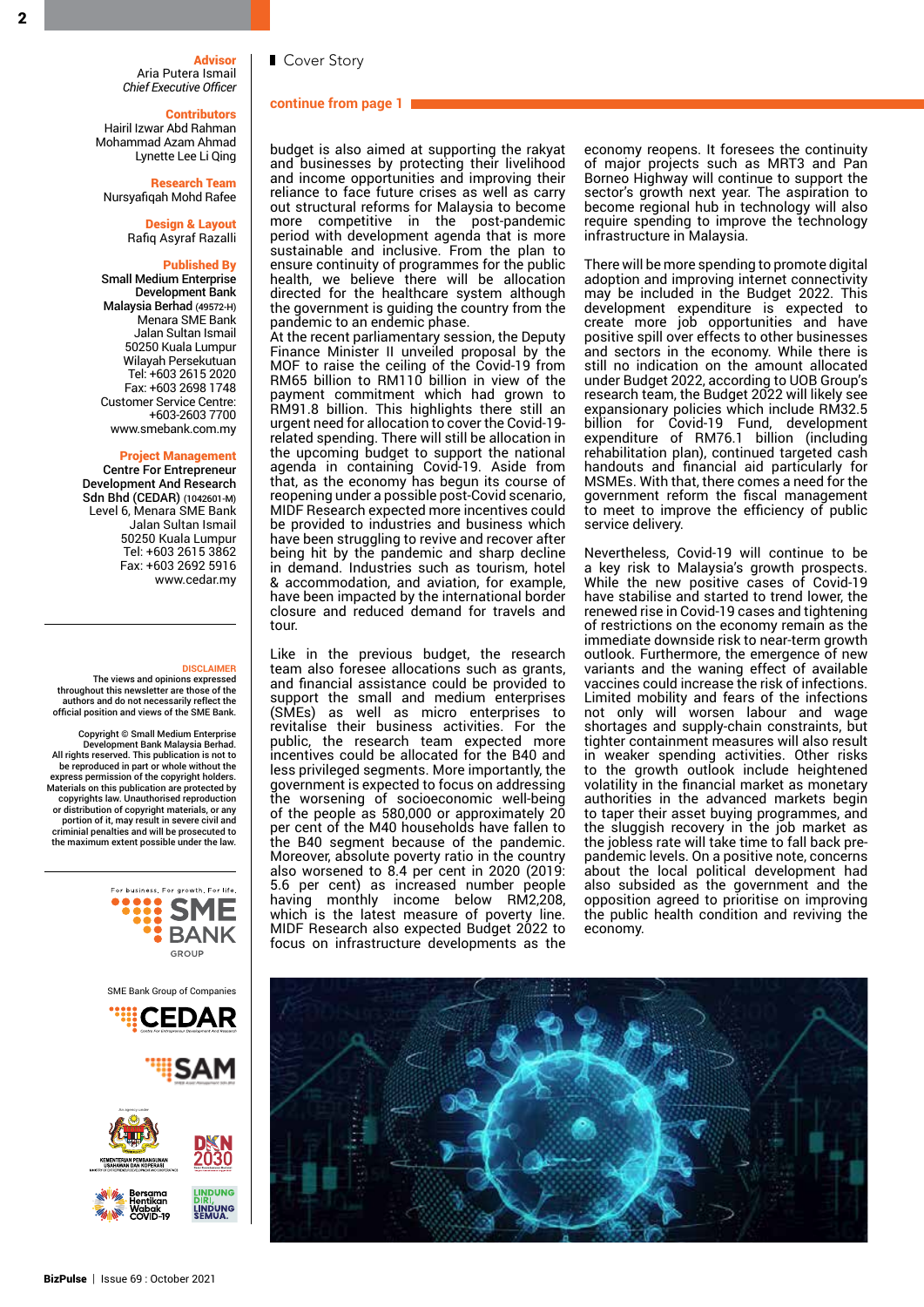# 5 Tips for Managing Workplace Disruption During the Coronavirus Pandemic *by CEDAR Research Tem*

Seemingly overnight, the coronavirus<br>pandemic has expanded the<br>boundaries of how far organizations<br>could stretch. Even organizations with pandemic has expanded the boundaries of how far organizations thought flexible workplace policies could stretch. Even organizations with more traditional workplace cultures, such as utilities and universities, are directing staff to work remotely in an effort to keep employees healthy and slow the spread of the virus. As employees pack up their laptops to work from remote locations, workplace strategists and corporate real estate leaders can play a key role in shaping productive, engaging workplace culture and behaviours wherever that work takes place.

Following are tips for ensuring employees have the tools and support they need to be productive, effective and connected while working remotely.

## **Prioritize Health and Wellness Above All Else**

As COVID-19 spreads to an evergrowing segment of the global population, the top priority of every organization in this time of crisis should be on protecting the health of its talent, customers, vendors and other stakeholders. Countless organizations are demonstrating their commitment to slowing the spread of the virus by closing facilities (or parts of them), and deploying a remote working plan.

While sending employees to work in the self-contained bubbles of their homes keeps a large segment of workers safe, what about employees who cannot do their jobs remotely? Some organizations<br>are quarantining mission-critical are quarantining mission-critical functional areas that must remain in operation, cordoning off physical spaces where those employees can do their jobs without coming into contact with other people. Some energy companies are even exploring the idea of having power plant operators sleep in the plant to minimize exposure to germs.

Such measures may seem extreme and will surely be disbanded when social distancing is no longer required, but one thing the pandemic has made it clear is just how important it is to pay attention to "building health" issues such as ventilation, air filtration, cleaning and facilities management preparedness. The desire to work in healthy buildings will not dissipate any time soon.

# **Build The Right Infrastructure for The Virtual Workplace**

a shekara At its core, a virtual workplace includes many of the same elements as a physical one: places to collaborate, share ideas and get work done. Yet it can take a Herculean effort to ensure each employee has the basic technology to be effective in that virtual environment: laptops, a VPN, file sharing systems, access to essential software, a mobile phone and high-speed Wi-Fi at home.

In addition to this basic infrastructure, organizations will need to provide access to the right collaboration and communication tools to work together virtually. When we design workplaces, we often design neighbourhoods so people who must collaborate sit in close proximity to each other. Now we must figure out how to recreate the neighbourhood concept online. From internal chat and messenger apps to videoconferencing solutions, equipping employees with tools to communicate—and providing training on how to use them—can make all the difference between a connected organization and a collection of people working in silos.

### **Combat Productivity / Engagement Pits With Virtual Cultural Initiatives**

In a new reality when even coffee shops and bars are closed down in many cities, working from home with little inperson interaction for even a few days can feel isolating for some people, which can diminish both productivity and engagement.

r.

Organizations must make a proactive effort to combat these impacts, taking steps to ensure employees still feel connected even if they aren't in close proximity. Virtual coffee talks, happy hours or book clubs, along with gaming and avatar-based socialization can go a long way toward achieving that goal. They may not be a perfect substitute for the carefully curated lounges, coffee bars and community events that a well-designed office experience provides, but they can help maintain a sense of community until life returns to normal.

### **Explore Alternative Work Sites Beyond Home and The Office**

In some instances, employees will be unable to go into the corporate office as usual, but working from home isn't an option—either because the nature of an individual's role is too sensitive to be carried out in an unsecured location, they need access to equipment or programs that are inaccessible remotely, or because their home environment is not conducive to work.

That's why some organizations are assessing alternative work sites, such as sterilized coworking centers. If you are considering such an option, it's important to have a clear understanding of their

sanitation processes and schedule, and who has access to the facility. Longer term, more organizations may see the value in identifying a network of alternative work sites where employees can be productive during emergency situations.

# **Treat Communication As A Two-Way Street**

Clear communication is essential to provide transparency during these fastchanging times. Establish protocols and guidelines to communicate information to employees and business partners on your infectious disease outbreak response plans. An intranet site can serve as a way for employees to access any information they are seeking about COVID-19 workplace policies and updates.

Just as important, avoid miscommunication by ensuring the appropriate dissemination of information and avoiding "fake news" or "infodemics." (An "infodemic" is an overabundance of information—some accurate and some not—that makes it hard for people to find trustworthy sources and reliable guidance when they need it). Recognize that employees will have many concerns about the impact not only to their workday, but also about the longer-term implications for the economy and their job. Communicate early and often about the impacts of the pandemic to your business and the expectations for employees during this period, and set up feedback channels for employees who have concerns and questions.

### **How will COVID-19 change the future of work?**

It's impossible to predict the long-term implications of today's sudden, massive shift to remote work, but a few outcomes are possible. One is that employees and business leaders alike will open their eyes to the value that can be unlocked when each individual has the freedom to work where and when it makes most sense which may be from home at least part of the time. Yet it's just as likely that we will emerge from this period craving the faceto-face interaction that has been sorely missed, and with a greater understanding of how physical space influences the way we all feel and work each day. Workplace strategists and designers will have an ever-more important role to play in shaping the future of places and spaces where we can come together to connect. work productively and be inspired.

*Source: jll.com.my*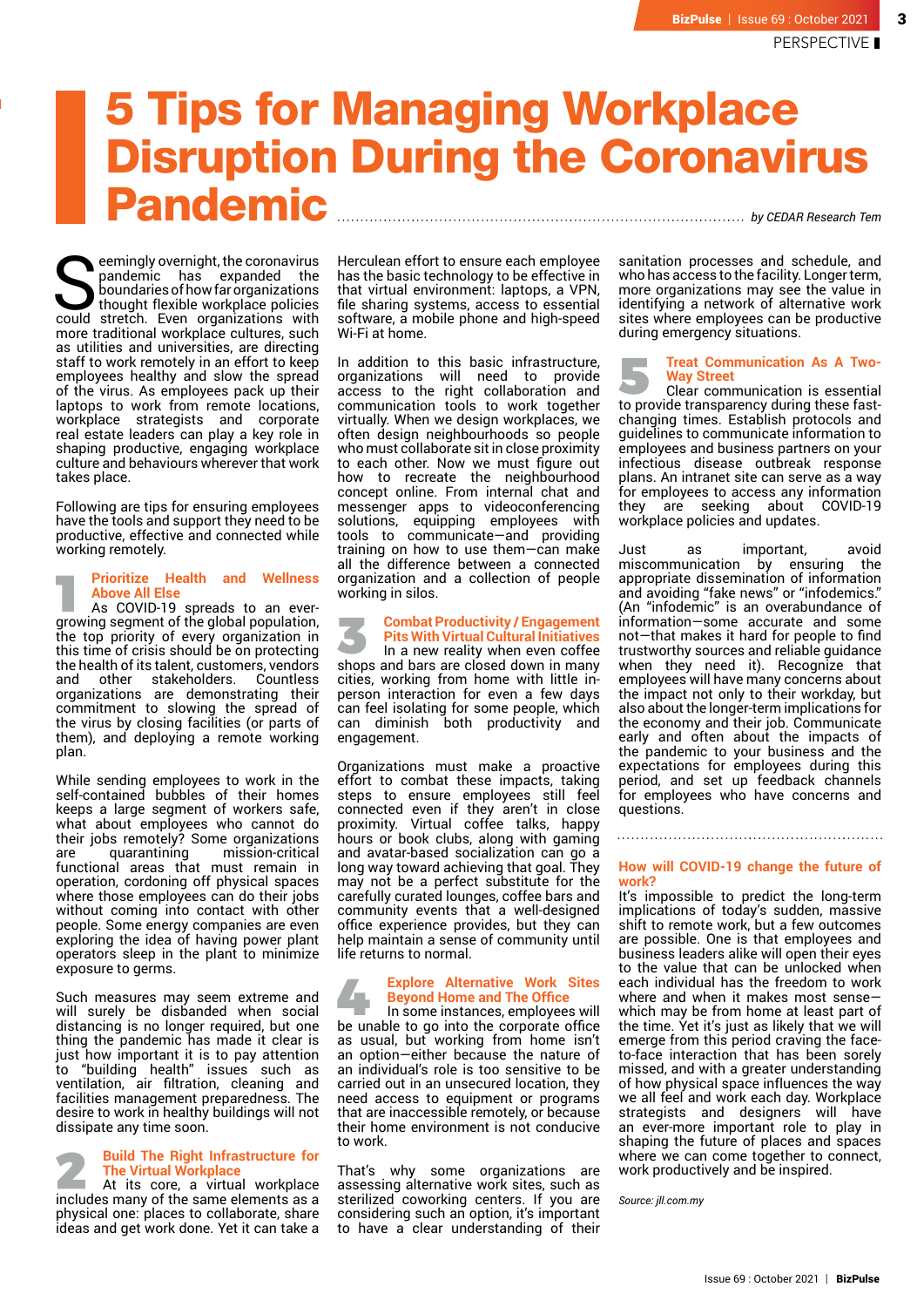# IGTV: The Ultimate Guide for Businesses *oleh CEDAR Research Team*

et's be honest. Social media is<br>already a part of our everyday lives.<br>Look around. Video is everywhere in<br>the world of social media marketing,<br>and by 2021, it's predicted that video et's be honest. Social media is already a part of our everyday lives. Look around. Video is everywhere in  $\blacksquare$  the world of social media marketing, will account for 80% of total mobile data traffic. To capitalise on this trend, Instagram reacted by launching IGTV - a mobile-optimised long-form video feature. People's social media consumption has been growing and growing, and it doesn't seem to be stopping any time soon. And as consumption increases, the demand for variety in content grows as well. Instagram addresses this increasing demand with IGTV.

# **What is IGTV?**

Instagram TV or more popularly known as IGTV, is Instagram's longform video platform. You can see it as something similar to Youtube. With IGTV, you can share mobile-optimized video content up to 60 minutes long. That's a far cry from the 60 seconds of video you can share on a classic Instagram post. With the limitation of the short-form video gone, you now have a better opportunity to tell more engaging and compelling stories through video. You can create different types of content like feature films, study resources, e-learning courses and many more. So to answer the question 'What is IGTV?': it is an Instagram-powered platform to ramp up your video marketing strategy.

## **Why Use IGTV?**

Video usually outperforms other types of content on any social media platform, even on Instagram. The latest findings from Mention & Hubspot's 2021 Instagram Engagement Report revealed that for the third year running, video is the content format that IG users are most likely to engage with. It has become a powerful medium for brands and marketers to engage with potential and existing customers. With IGTV, you can boost your Instagram marketing strategy and promote your business more effectively. You can now create more compelling videos since IGTV lets you upload videos as short as 15 seconds and as long as 10 minutes. If you have a verified account, you can even upload videos for as long as an hour.

Log in with Instagram

# **IGTV for Businesses**

So, how does businesses use IGTV? IGTV provides a new way for businesses to connect with existing and new audiences. Unlike Instagram Stories, with IGTV businesses can create longer, permanent videos with freedom when it comes to length, format and type of content. This opens up a wealth of opportunities for businesses to forge deeper connections with potential customers.

Instagram offers a unique visual experience and the same can be said for IGTV. The tools available on the IGTV platform enable businesses to share their narrative through videos and captions. You can leverage IGTV to break down the fourth wall in marketing and completely transform the customer experience. Let customers into your world by creating fun, engaging content that really gives viewers an insight into your business and its unique selling points.

When it comes to raising brand awareness, IGTV is an invaluable tool for organisations. An Instagram profile follow automatically generates an IGTV follow, which means that when your followers open IGTV, they can instantly watch your content. Because of the direct link between Instagram and IGTV, your

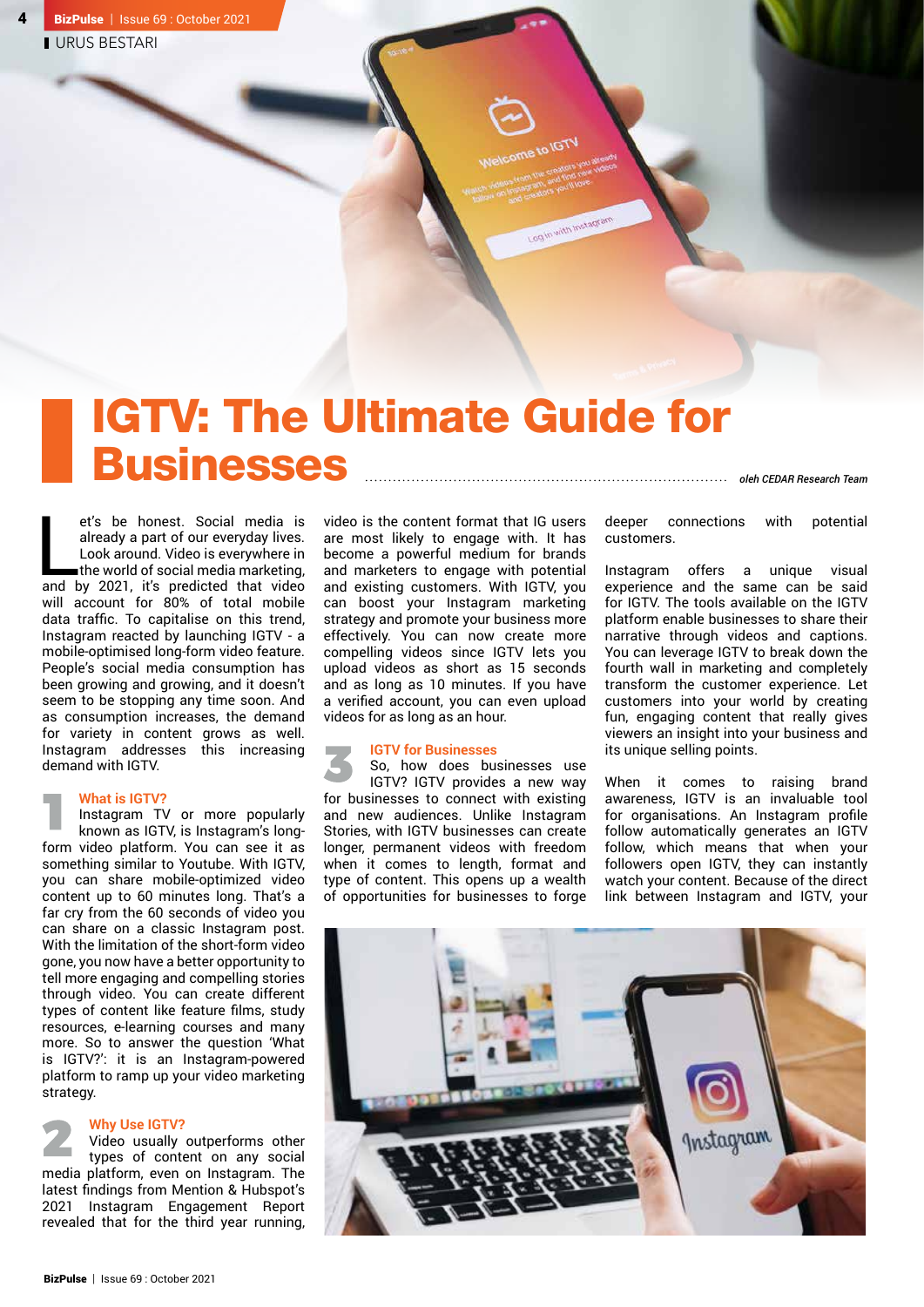5

IGTV is instantly accessible to the global community of more than 500 million daily users. Users visit Instagram for inspiration and discovery, so if you're creating distinctive and appealing content, you're guaranteed to engage existing followers and attract new interest and ultimately, increase brand exposure and reputation. What Should You Post on IGTV?

Since you now know how to use and how to upload videos on IGTV, you may be wanting to try it out immediately. But you need to know this, for you to get the most out of your IGTV, you must have a proper plan. You must have an idea of the type of content you want to post. Having a strategy will give you a sense of direction, and all your content aligns with each other. These are few ideas on what you could post on IGTV.

# **• Tutorial Videos**

One excellent way to build engagement is through helpful tutorial videos. You can cover different topics in your industry. What better way to demonstrate how a product works than through a video tutorial? Now that you can upload longer videos with IGTV, you can easily share videos showing your viewers how to do or use something. For example, you can create a tutorial guide on how marketers can study their content. Teach them what content metrics to look out for and how they can analyse and improve them.

Another example could be showing how your product can solve the pain points of your customers. Not only are you highlighting the product's feature but you're also presenting a solution to your customers' problems. There are more tutorial video concepts that you can explore. Just look for something that you love doing and can make quality content from.

# **• Q & A Session**

Another great way to interact with your audience is through a question and answer (Q&A) session. You can answer any questions your followers might have, and it would be an excellent opportunity to show that you have solid and reliable knowledge of your industry.

A perfect example would be, let's say, you're a medical expert. You can answer your viewers' questions about health or share your insights and opinions about specific medical systems. Another example will be if you're a business owner. You can answer your audience's questions about business strategies or business

solutions you use. You can also share with them any recommendations of software for automation, inventory management, and more. You can use the Q&A session to impart your business knowledge to your eager audience. As a tip, promote your Q&A session on your Instagram feed and story beforehand, asking them for questions they want to be answered. Pool the questions and use them for your IGTV recording.

# **• Educational Videos**

What's a great way to impart knowledge virtually? Through videos. Through IGTV, you can share educational videos virtually about anything that you're an expert on. You can discuss concepts and topics that you have substantial and reliable knowledge of. For educational videos about digital marketing, it's easier to grasp things and understand concepts if an expert is explaining them. So educational videos will definitely be a hit if you impart your knowledge in your field of expertise. Just make sure that your educational videos are beginnerfriendly and easy to understand so that your audience won't be overwhelmed with complex terminologies.

### **• Behind the Scenes**

Have you ever been curious about how things are made and how things are being run in the background? Everyone has. Sharing with your audience what goes behind the scenes is a perfect way to build transparency into your brand. Reveal to them what goes into making your products. For example, if your business is about health supplements, you can show your audience how empty capsules turn into your supplements. Besides this, you can also show how your employees work. If you're running repair services, you can show a video of how your employees repair an air conditioner or repair a furnace. Showing how things are done is a great way to build trust with your customers.

# **IGTV Best Practices**

Since you now have a few ideas on what you can post on your IGTV, here are some tips and best practices that will help you optimize your impact.

### **• Be consistent with your aesthetic**

Just like with your Instagram account, where you maintain a consistent and specific aesthetic, the same thing works with IGTV. Having a consistent aesthetic is a crucial factor for your branding effort. Stick to a consistent colour scheme, fonts, and themes.

# **• Put most important information upfront**

People usually scroll through their feeds quickly, so you only have a small window of time to grab their attention. Because of this, make sure that your IGTV video hooks your audience as soon as possible. Don't let them lose their attention or give them a reason to swipe next.

To have a compelling hook, answer the following questions as soon as possible:

*What is the video about? Why should you continue watching? Optional: Who is this for? Optional: How long will the video be?*

If you answer these questions in the first few seconds of your video, you will have longer and higher-quality views.

# **• Cross-promote**

To boost engagement with your IGTV videos, you need your target audience to see them. To do this, you have to cross-promote your videos through different channels and platforms. Besides having a preview of them on your feed and stories, you can also share the link on Facebook, Twitter, email newsletters, and other social media platforms you're on.

## **• Optimize descriptions by using relevant hashtags**

To improve your IGTV videos' visibility, you must add relevant Instagram hashtags in your description so that even those who don't follow you can discover them. This allows your videos to be seen by a relevant audience and not just your existing followers.

# **• Plan your posts**

It's essential to have a proper publishing calendar for your social media posts, including IGTV. With a publishing calendar, you can easily visualize your content, make plans and organize your posts more efficiently.

There is an ever-growing need for content. Social media platforms must come up with solutions to keep up with this demand. Instagram's IGTV is their answer for the increasing demand for content variation and video content. Without the 60 second limitation for a video that Instagram has, IGTV proves itself to be a hub of countless possibilities for growing your audience, brand, and digital marketing.

*Source: https://mention.com/*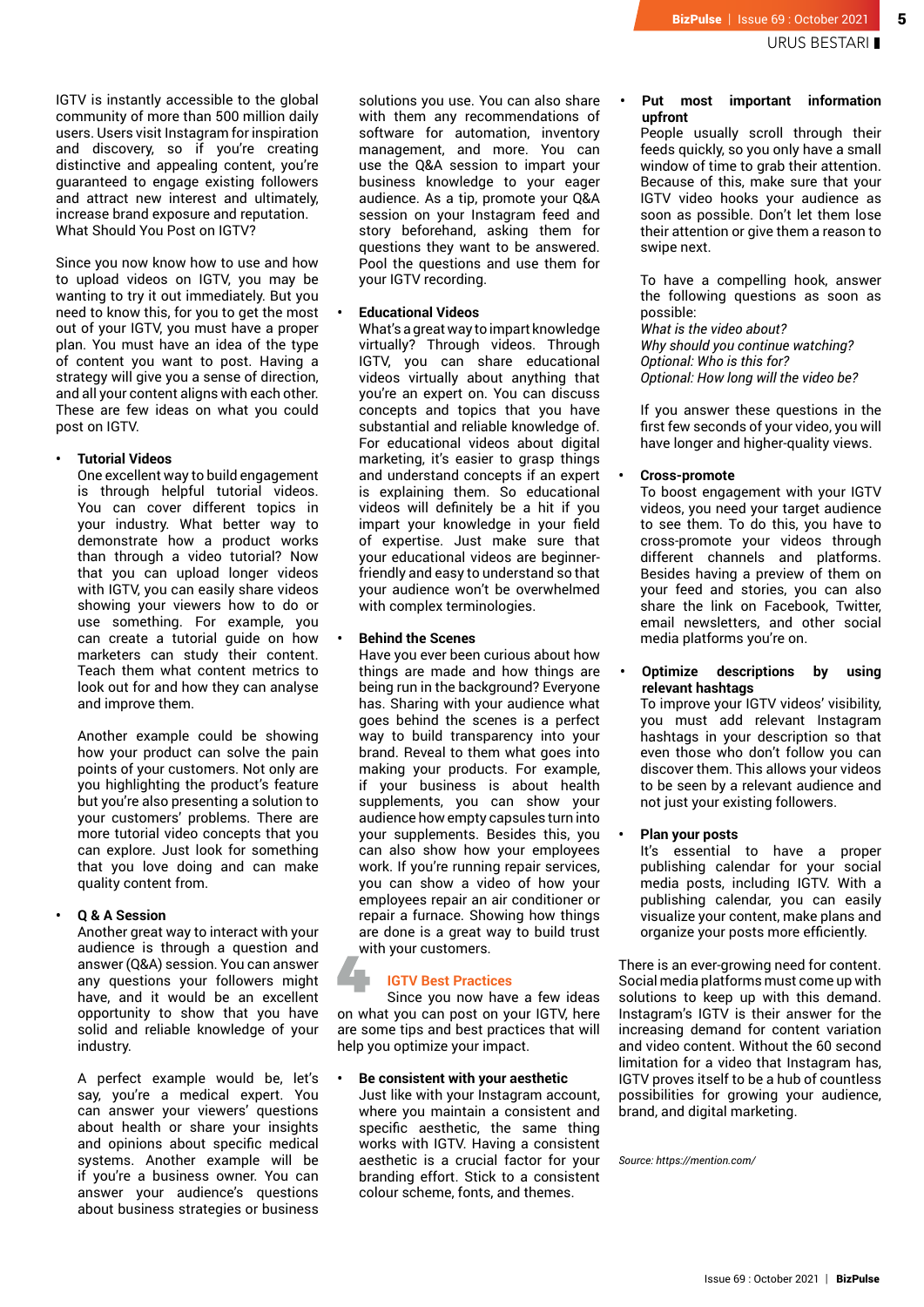# BUSINESS AI

*by Corporate Planning* 

# **OIL, GAS AND ENERGY** (Average USD 74.3 / Brent Crude)



#### O OUTLOOK: NEUTRAL

• Gas Malaysia Bhd has announced the average natural gas selling price for the distribution segment by its wholly owned subsidiary Gas Malaysia Energy and Services Sdn Bhd. Gas Malaysia said for the fourth quarter beginning Oct 1 to Dec 31, the average natural gas selling price is RM36.42 per million British Thermal Units (MMBtu). The above-average selling price includes the Transportation Tariff of RM1.19 per MMBtu and Distribution Tariff of RM2.05 per MMBtu as previously approved by the Energy Commission,Petronas' 1H21 capital expenditure (capex) declined by 14 per cent y-o-y to RM12.7 billion mainly from a 32 per cent drop due to project delays and rephasing of activities caused by movement restriction orders. At this stage, 1H21 appears to be below Petronas' annual capex plans, accounting for 28

to 32 per cet of the national company's target of RM40 to RM45 billion over the next five years. As a comparison, 1H accounted for 33 to 44 per cent of the group's capex over the past three years.

• Malaysia's palm oil inventories at the end of September are expected to ease slightly from a 14-month peak hit in August, as skyrocketing exports offset an uptick in production. The palm oil stockpile at the world second largest producer likely fell 0.36% to 1.87 million tonnes, according to a median estimate of nine planters, traders and analysts polled by Reuters. Production is seen rising 2.8% to 1.75 million tonnes, up for a second consecutive month to its highest since September last year. The rise in shipments to top importers India, China and the European Union helped lift the benchmark crude palm oil contract to a record high of RM4,598 a tonne by the end of September. A decline in stockpiles may keep prices supported at these levels. Analysts and traders said they expect sustained buying in October from India, the world's largest edible oil importer. With the current energy crisis and crunch, we expect more exports of biodiesel may materialise, which can only lead to higher prices that will curb demand Shortages at British gasoline stations, climbing power costs in the European Union ahead of winter, and forced restrictions on energy use in China have raised prices for oil, gas and coal.

# **HEALTHCARE**



# OUTLOOK: NEUTRAL

The Ministry of Health has applied for RM4.67 billion worth of funding for new projects under the Rolling Plan 2 of the 12th Malaysia Plan 2021-2025 (12MP), said Deputy Minister of Health Datuk Noor Azmi Ghazali. Application for the funding was submitted to the Economic Planning Unit (EPU) in March 2021, and is pending the unit's approval. The government will continue its initiatives to ensure Malaysia secures universal access to quality healthcare, by improving the basic infrastructure of the national healthcare system, particularly in Sabah and Sarawak.

• Under Rolling Plan 1 of the 12MP, MoH received the approval for RM4.36 billion worth of development expenditure. This covers 394 projects, comprising 332 physical projects and 62 non-physical projects. Touching on the subject of East Malaysia, Rolling Plan 1 underlines RM422.49 million for Sabah and RM820.77 million for Sarawak — with more allocation expected upon approval for the Rolling Plan 2 allocation. In 11MP 2016-2020, RM677.41 million was allocated for Sabah and RM632.95 million for Sarawak, so as to improve the healthcare infrastructure in both

states, including the development of hospitals in rural areas.IHH Healthcare Bhd, a Malaysian-Singaporean private healthcare group recorded a net profit of RM483.31 million for the second quarter (Q2) ended June 30, 2021, compared with a net loss of RM120.64 million in the same period last year. Revenue rose to RM4.27 billion from RM2.57 billion previously. The higher revenue was achieved as more patients returned to its hospitals for treatments in certain markets where movement restrictions were eased.



# **BUSINESS SERVICES**

# OUTLOOK: NEUTRAL

- The services sector is expected to expand by 7% in 2022, mainly driven by wholesale and retail trade, information and communications, finance and insurance, transportation and storage as well as food and beverages and accommodation sectors. The Finance Ministry (MoF), in its Economic Outlook 2022 report, said that the sector was badly affected in 2020 with a contraction of 5.5% but rose by 4.8% in the first half of 2021 (1H2021) with less strict standard operating procedures implemented by the government compared to the Movement Control Order 1.0. The sector is estimated to grow by 0.7% in the second half of this year supported by the gradual opening of the economy.
- The Distributive Trade Master Plan 2021-2025 would provide a clear direction for the distributive trade sector and outline strategies to support and strengthen the recovery and development of the subsector. On the finance and insurance subsector, MoF said it projected the subsector

to grow by 5.5%, mainly backed by the finance segment, following the continued economic recovery and resumption of investment activities. It said the subsector recorded a surge of 16.9% in 1H2021 supported by higher loan disbursements, particularly households amid the lower interest rate environment and tax exemption measures and expected to record strong growth of 8.9% for the whole year. The ministry said with broader internet usage due to the continued surge in e-commerce, e-learning and online entertainment activities, the information and communication subsector is projected to expand by 5.7% next year.

• Implementation of infrastructure projects under the National Digital Network will also facilitate the transition to the fifth-generation cellular network spectrum, hence, enhancing network speed and internet coverage. The sector expanded by 6.1% in 1H 2021 and is anticipated to rise by 5.8% for the year. The ministry said the real estate and business services subsector is projected to rebound by 8.6% next year after being weighed down by 10.5% in 1H2021 and is expected to decline by 5.1% for the whole of 2021 due to slower properties leasing and renting as well as lower demand for professional services. The transportation and storage subsector is anticipated to further expand by 9.5% next year supported by all segments due to the normalisation of economic activities and improved external demand.

The land transport segment is projected to expand, following the increase in cargo delivery and daily ridership of rail transport as well as higher volume of highway traffics, it said. In 2021, it said the subsector is forecast to improve by 2.3% and grew by 3.4% in 1H2021 due to a significant increase in all segments, especially other supporting services following the surge in online shopping.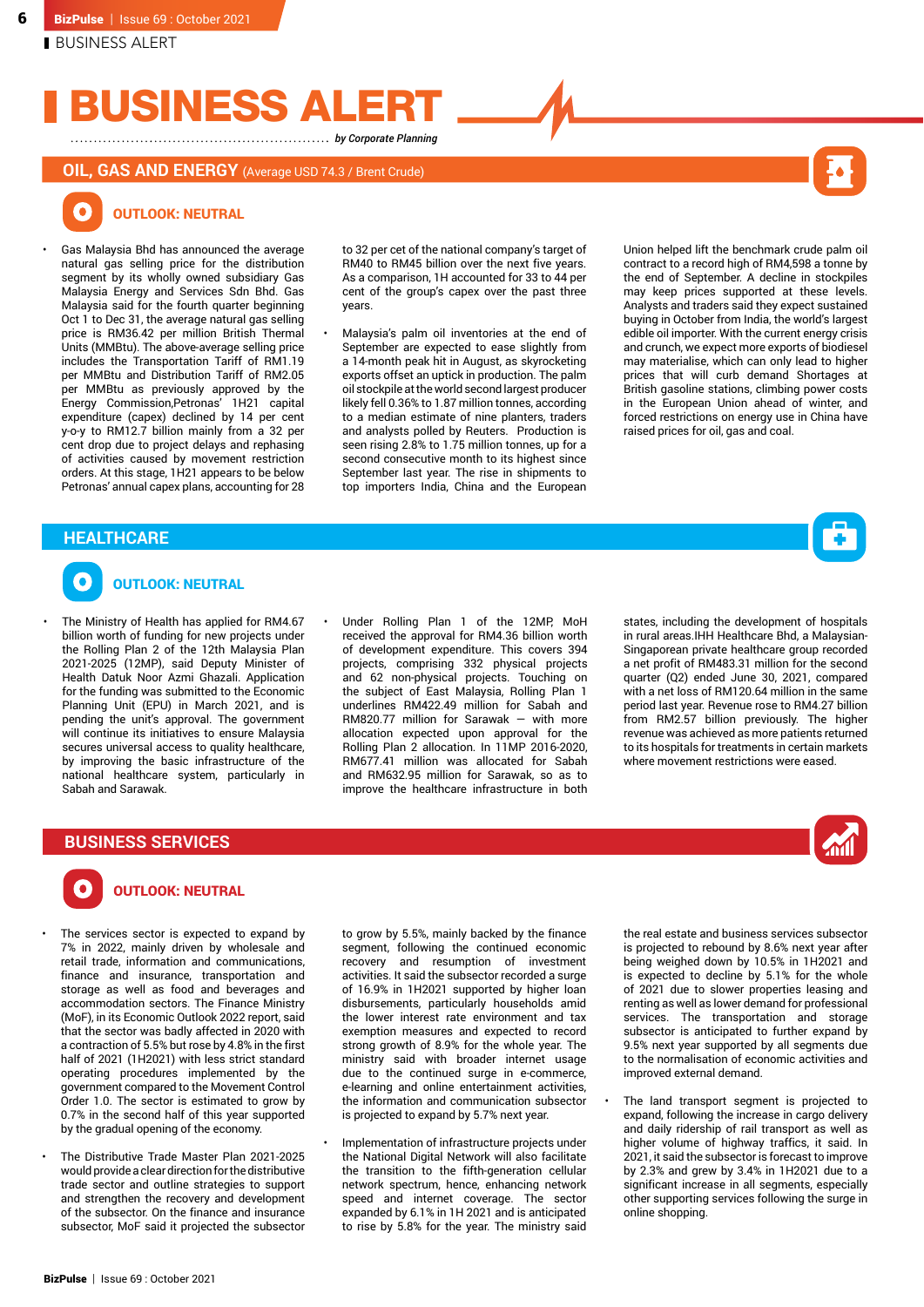# **COMMUNICATIONS CONTENT AND INFRASTRUCTURE**



7

# OUTLOOK: NEUTRAL

- The government has agreed to increase the total investments to be spent on improving telecommunications infrastructure in Kelantan to more than RM1 billion from an initial RM700 million. Various new initiatives have been added through the National Digital Network Plan (JENDELA) in the State. The JENDELA plan has been added with new initiatives through the construction of new towers, free broadband services to the Orang Asli community using satellite technology and also the installation of high-speed fibre optics in several premises. The government had previously announced an allocation of RM700 million through JENDELA to enhance telecommunication infrastructure facilities in Kelantan for better Internet access and network.
- Maxis has launch what it claims to be the first 5G international roaming service, which will enable its customers to use these services

while travelling in in Singapore, Thailand, and Indonesia. They are pleased to have reached this important milestone with our roaming partners in these three countries and look forward to enabling our customers with the incredible speeds and latency of 5G when travelling. This is a testament to our strong commitment to enabling individuals and businesses to 'Always Be Ahead' with the best connectivity experience wherever they are. Maxis said once travellers arrive at any of these three destinations, customers can choose to roam on either Singtel in Singapore, AIS in Thailand, or Telkomsel in Indonesia. The 5G roaming service will be activated automatically on any 5G-enabled device.

• Digi.Com Bhd's net profit fell 2.5 per cent to RM312.82 million in the third quarter (Q3) ended September 30 2021 from RM320.76 million a year earlier despite a rise in its revenue. Group

revenue rose slightly to RM1.584 billion from RM1.579 billion a year earlier. In the quarter under review, Digi said its service revenue of RM1.343 million returned to sequential growth of 0.2 per cent. This was underpinned by improvements in postpaid and core prepaid revenues as total subscriber base strengthened to 10.37 million coupled with a resilient blended average revenue per use (ARPU). The prepaid revenue saw a stable quarter-on-quarter (QoQ) performance, largely attributed to the growth in the Malaysian segment and continued data usage growth to RM645 million. The company's postpaid revenue strengthened to RM633 million, up 1.6 per cent QoQ and 1.1 per cent year-on-year (YoY), the highest in five quarters, reflecting its strategic efforts to drive data monetisation as well as delivering sustainable subscriber and revenue mix.

# **WHOLESALE AND RETAIL**



# OUTLOOK: NEGATIVE

- Despite registering RM92.7 billion in July 2021, the overall sales in Malaysia's wholesale and retail sector contracted by -14.7 per cent compared to the same period last year. The latest data released by the Department of Statistics today showed that the negative growth was due to sluggish performance across the sector. Motor vehicles remained the worst performer, registering -85.4 per cent growth. This was followed by -8.1 per cent in retail trade and -1.1 per cent in wholesale trade. In terms of volume index, wholesale and retail trade registered a negative growth of -16.7 per cent year-on-year to record 106.5 points. However, the seasonally adjusted volume index went up by 1 per cent for month-on-month in July 2021.
- Wholesale trade recorded RM49.5 billion in sales for July 2021. But when compared to the same period last year, growth was also negative at -1.1 per cent. Sales in the wholesale trade subsector also registered an overall decrease by 2.4 per cent, due to negative growth across the board. The sharpest drops, in descending order are: Wholesale on a Fee or Contract Basis (-22.1 per cent) Wholesale of Household Goods (-12.1 per cent), Wholesale of Machinery, Equipment and Supplies (-10.4 per cent) and Nonspecialised Wholesale Trade (-1.2 per cent). Volume indices for the subsector also registered negative growth and contracted by -4.0 per cent compared to the same period last year. However, seasonally adjusted volume index slightly increased by 0.1 per cent for month-on-month.
- Retail trade also registered a negative growth of -8.1 per cent as compared to July 2020. Among the contributors to the decline were Retail Sale of Automotive Fuel in Specialised Stores (-14.1 per cent), Retail Sale of Other Goods in Specialised Stores (-11.1 per cent) and Retail Sale in Non-specialised Stores (-10.8 per cent). In contrast, sales of this sub-sector went up 1.4 per cent as compared to June 2021.
- Meanwhile, the wholesale and retail trade subsector is anticipated to increase by 8.7% next year in line with the wider usage of e-commerce and rapid transition to digitalisation while for 1H2021 it rose by 9.9% supported by strong performance in all segments.

# **TOURISM**



# OUTLOOK: NEUTRAL

• Malaysia returns to participate in the World Travel Market (WTM) 2021 that is held in hybrid with a strong message to promote Malaysia as a safe holiday destination after travel restrictions were enforced for almost two years worldwide. This year marks the 40th participation by Tourism Malaysia. This year's participation aims to provide tourism industry players from around the world to get the latest information on travelling to Malaysia, especially after the recent announcement on Malaysia's first international tourism bubble to Langkawi that will open its doors on 15 November 2021.

Tourism Malaysia believes that WTM serves as an important platform to introduce Malaysia's new and upcoming tourist attractions that meet the needs of the UK and Europe markets.

• Tourism and recreational destinations in several states are ready to be "invaded" by visitors, following the government's announcement to lift the ban on interstate travel beginning Monday (Oct 11). Several states have begun preparations to receive tourists to boost the tourism sector in their respective states, after the industry had been affected since March last year due to the

Covid-19 pandemic. In Terengganu, the state is targeting 1.5 million tourist arrivals by the end of December, and according to state Tourism Culture and Digital Technology Committee chairman Ariffin Deraman, tourism industry activists and hotel operators are receiving very encouraging bookings at the moment.

The ministry said the tourism industry is projected to rebound strongly by 28.9% in 2022 with the resurgence of tourist arrivals and domestic tourism although the industry is estimated to contract further by 19.5% in 2021.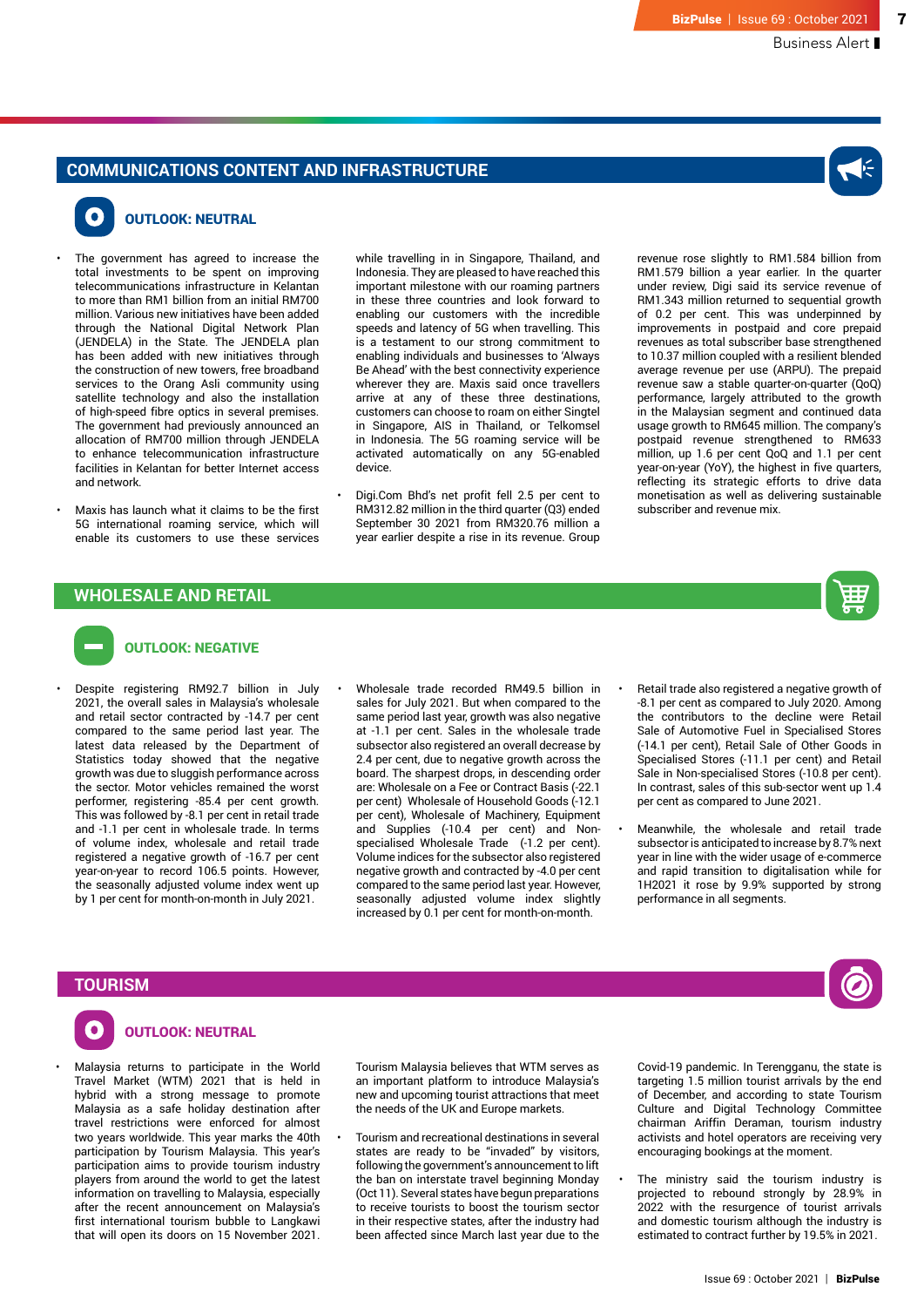# 12th Malaysia Plan to Power Digitalisation Among SMEs

The government had tabled the 12th **Malaysia Plan 2021-2025**<br>(12MP) last month. The agenda<br>lays out the medium-term plan for<br>the next 5 years, which is also a new phase he government had tabled the 12th **Malaysia Plan 2021-2025 (12MP)** last month. The agenda lays out the medium-term plan for of the longer-term Shared Prosperity Vision 2030. It entails transformational approaches mainly based on 3 themes and 4 catalytic policy enablers.



The development spending is estimated to skyrocket 53.8%, ballooning to RM400 billion (11MP: RM260 billion). Some of the yet-to-be-disclosed budgeted expenses will be used to rehabilitate public agencies that are in financial difficulties, namely Lembaga Tabung Haji and the Federal Land Development Authority (FELDA). Nonetheless, it is expected that more than half of the gigantic expenditure will be channelled to the conventional, social, and economic infrastructures – roads, hospitals and schools.

*By Strategic Credit & Economic Analytic (SCEA)*

As SMEs play a pivotal role in Malaysia's economy, which accounted for 97.2% of total registered companies in 2020, we expect them to benefit from the sizeable allocation.

Under the 12MP, the government eyes to achieve several SME related targets by 2025, such as:

- 1. Increase SME's contribution to GDP to 45% (2020: 38.5%)
- 2. Raise SME's contribution to total exports to 25% (2020: 13.5%)
- 3. Attain average annual growth of labour productivity at 3.5%
- 4. Digitalise 90% of SMEs' operations.

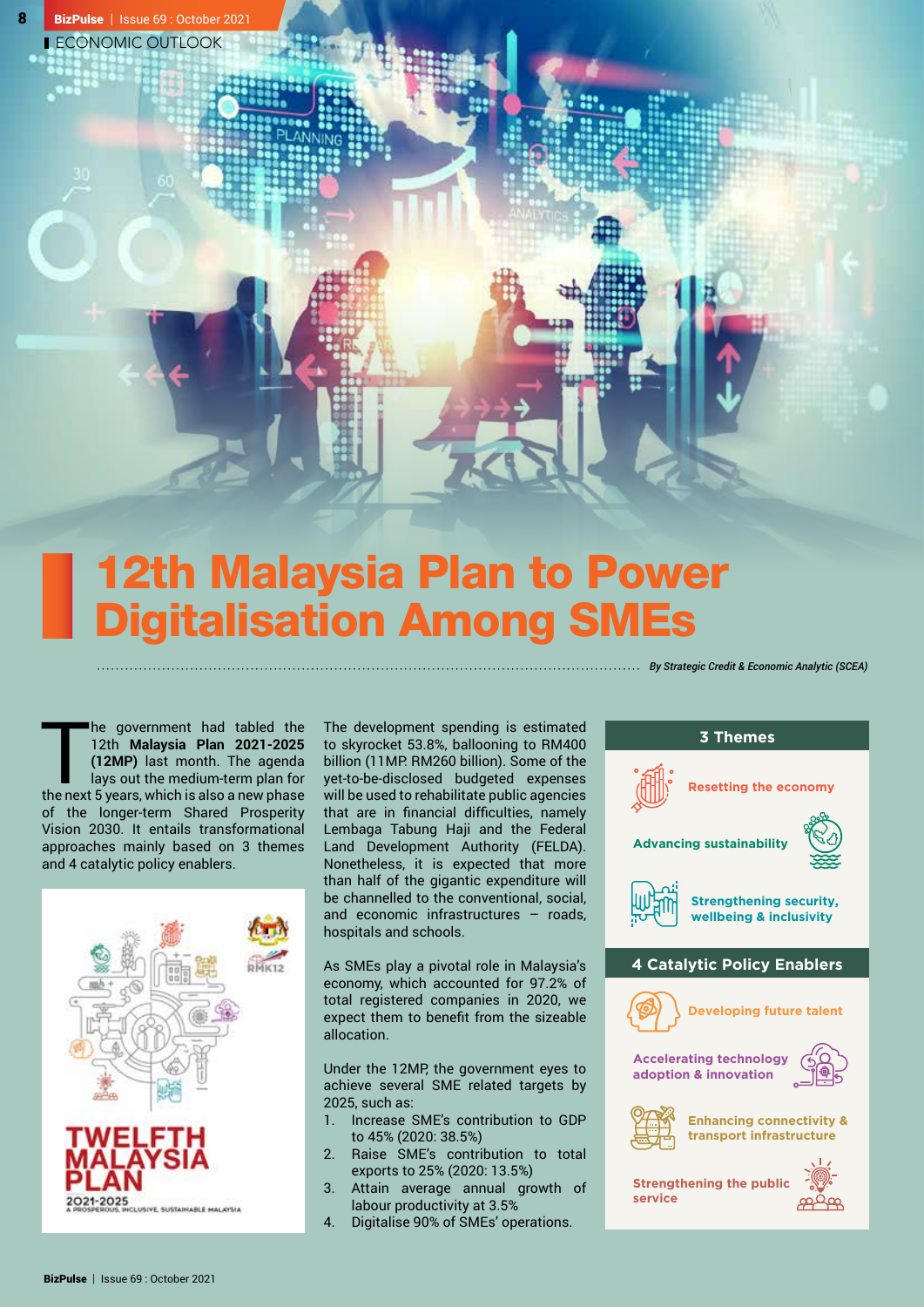To strengthen SMEs' participation in the economy and their export performance, Malaysia will be leveraging on the 4th Industrial Revolution technologies such as automation, digitalisation, big data and Artificial Intelligence. The Digital On-Boarding for Micro Businesses, Digital Transformation Acceleration Programme, The Digital Compass, Warongku initiatives, among others, are expected to enhance their competitiveness, help move up the value chain, boost labour productivity and expand export markets.

According to the latest available data, the contribution of digital economy and eCommerce to Malaysia's GDP stood at about 20% and 6%, respectively. SMEs are encouraged to be more involved in the eCommerce industry for better market reach and to adopt digital technologies in their day-to-day operations. Holistic financing platforms such as the eBerkat initiative will help accelerate the adoption of digital solutions. Furthermore, the government also plans to look into SMEs & entrepreneurs' digitalisation needs and peer-to-peer financing to help them to strive in bigger markets and grow their businesses globally. Programmes under the Malaysia Digital Economy Corporation – eRezeki and eUsahawan – will be enhanced to assist SMEs on marketing and funding needs.

We are of the view that these financing initiatives are steps in the right direction, over and above the available funding options from the financial industry. This is evinced by the Smart Automation Grant launched by the Ministry of International Trade and Industry (MITI) last year, which were well received. As at end-January 2021, a total of RM6.2 million had been awarded to 66 SMEs and midtier companies. The grant has pushed the adoption of automation among industry players, particularly local service providers and manufacturers.

According to Bank Negara Malaysia, the banking industry approved more than a quarter of SME loans to first-time borrowers as at June 2021. Overall outstanding SME loans grew 6% y-o-y (2020: 9.6%), with approval rates improving to 77.3% (2020: 73.3%). Banks are also expected to act as a catalyst in facilitating the digitalisation of SMEs.

Meanwhile, it is mentioned under the 12MP that the role of development financial institutions will be revitalised to ensure financial assistance to better reach targeted groups. As a bank with the mandate to serve the SME community, SME Bank will continue to provide financial products and services catered to SMEs.

While the Covid-19 pandemic has impinged on the earnings of SMEs, recent relaxation to allow interstate travel should help boost local businesses, especially the tourism industry. We believe the country's economic recovery is on the right track. This is the best time for SMEs to ride on the recovery trend and transform their businesses.



SME BANK has exclusive proprietary rights in the data or information provided herein. This document is the property of SME BANK and is protected by Malaysian and international copyright laws and conventions. The data and information shall only be used for intended purposes and not for any improper or unauthorised purpose. All information contained herein shall not be copied or otherwise reproduced, repackaged, transmitted, transferred, disseminated, redistributed or resold for any purpose, in whole or in part, in any form or manner, or by any means or person without SME BANK's prior written consent.

This research report provides general information only. Neither the information nor any opinion expressed constitutes an offer or an invitation to make an offer, to buy or sell any securities or other investment or any options, futures or derivatives related to such securities or investments. It is not intended to provide personal investment advice and it does not take into account the specific investment objectives, financial situation and the particular needs of any specific person who may receive this report. Investors should seek financial advice

### **DISCLAIMER**

regarding the appropriateness of investing in any securities, other investment or investment strategies discussed or recommended in this report and should understand that statements regarding future prospects may not be realised. Investors should note that income from such securities or other investments, if any, may fluctuate and that price or value of such securities and investments may rise or fall. Accordingly, investors may receive back less than originally invested. Past performance is not necessarily a guide to future performance. Any information relating to the tax status of financial instruments discussed herein is not intended to provide tax advice or to be used by anyone to provide tax advice. Investors are urged to seek tax advice based on their particular circumstances from an independent tax professional.

Any opinion, analysis, observation, commentary and/or statement made by SME BANK are solely statements of opinion based on information obtained from sources which SME BANK believes to be reliable and therefore, shall not be taken as a statement of fact under any circumstance. SME BANK does not and is

in no position to independently audit or verify the truth and accuracy of the information contained in the document and shall not be responsible for any error or omission or for the loss or damage caused by, resulting from or relating to the use of such information. Analysts based in SME BANK offices produce research on macroeconomics, equities, fixed income, currencies, commodities and portfolio strategy.

SME BANK and its affiliates, subsidiaries and employees shall not be liable for any damage or loss arising from the use of and/or reliance on documents produced by SME BANK or any information contained therein. Anyone using and/or relying on SME BANK document and information contained therein solely assumes the risk in making use of and/or relying on such document and all information contained therein and acknowledges that this disclaimer has been read and understood, and agrees to be bounded by it.

**Strategic Credit & Economic Analytics, SME Bank**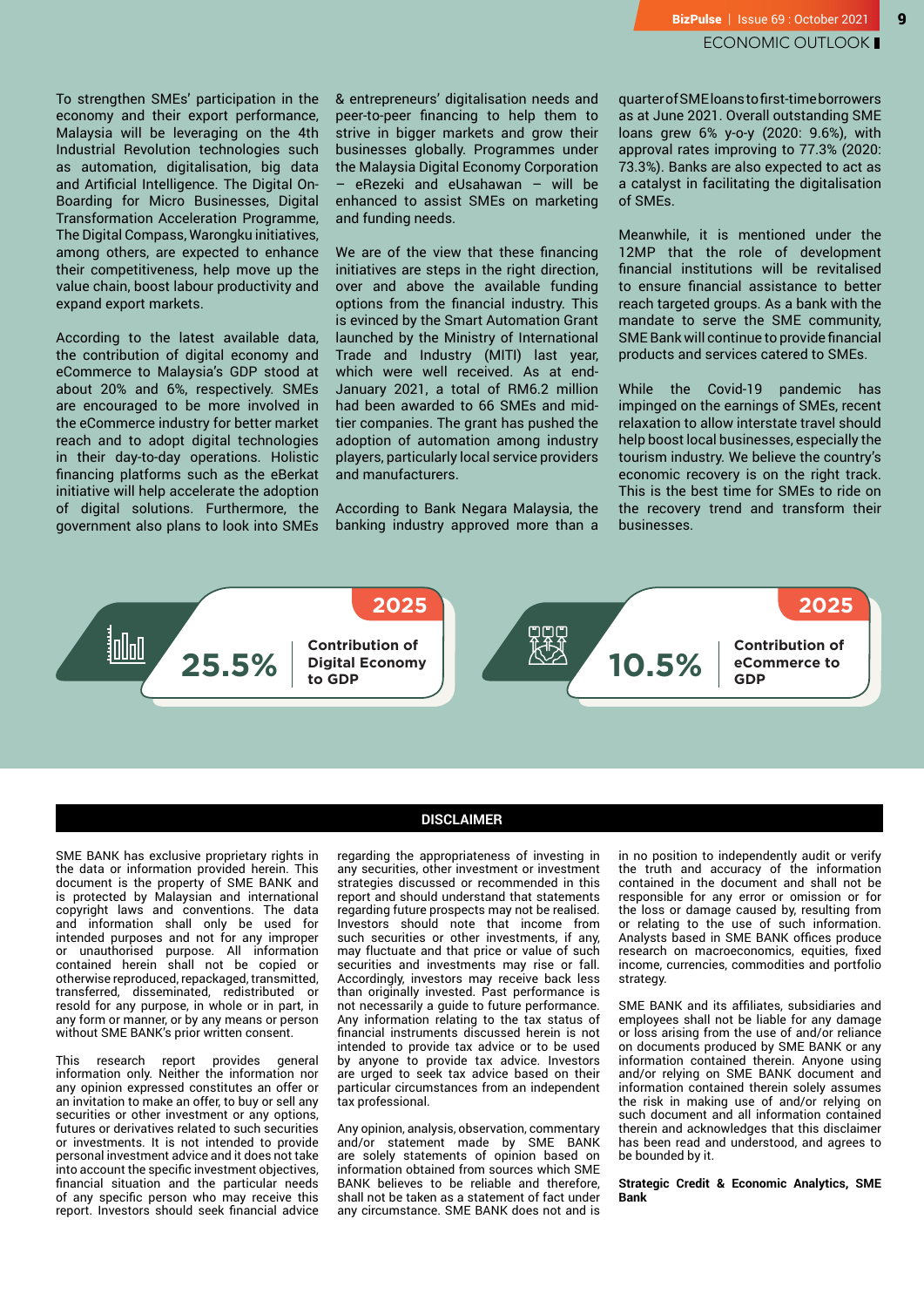# *SEMBANG USAHAWAN* bersama

# Noraida Aznita Azizan

Pengasas & Ketua Pegawai Eksekutif

**Nama Syarikat Che Nor Food Solution Sdn Bhd.**

**Bidang Perniagaan Sebuah syarikat berasaskan makanan** 

# **Alamat**

**No.36A, Lot 529, Jalan 2c, Kampung Subang Baru, 40150 Shah Alam, Selangor**

> **Telefon 011-5133 8686**

**Laman Web www.sambalchenor.com.my**

**Facebook Sambal Garing Che'Nor Official** 

Menjadi antara pelopor jualan produk sambal segera membuatkan produk Sambal Che'Nor keluaran syarikat Che Nor Food Solution Sdn Bhd terus gah di pasaran, bukan hanya sekadar pasaran tempatan, bahkan menembusi pasaran antarabangsa. Berkongsi kisah kejayaan produknya, pengasas Sambal Che'Nor, Noraida Aznita Azizan, berkata, dia bersyukur kerana sejak dipasarkan tujuh tahun lalu, Sambal Che'Nor terus mendapat tempat di hati pelanggan membuatkan hasil jualan begitu memberangsangkan. Sambal Che'Nor bermula dari dapur restoran pada tahun 2015, namun kini telah berkembang kepada kilang berkeluasan 0.4 hektar bagi menampung permintaan yang tinggi daripada pelanggan.

6 ö

# **Boleh anda kongsikan latar belakang di sebalik tertubuhnya perniagaan anda?**

Sambal Garing Che' Nor dicipta secara rasmi pada 1 March 2015 ketika saya mengusahakan Restoran Che' Nor Cendol Madu di Kota Damansara. Jualan hanya dibuat di kaunter restoran sebagai salah satu pendapatan tambahan sahaja pada awalnya. Bermula dengan hanya satu kuali seminggu, permintaan sentiasa meningkat sehingga sambal perlu dimasak dua kuali setiap hari. Pada ketika itu, pelanggan-pelanggan tetap mula bertanyakan tentang peluang untuk mereka menjual dan boleh mendapat pendapatan tambahan melalui produk ini. Saya merasa terpanggil untuk mengkomersialkan sambal resipi turun temurun daripada ibu saya sendiri yang sering membekalkan sambal garing untuk saya bawa pulang ke asrama.

Produk keluaran syarikat hanya bermula dengan satu produk sahaja iaitu Sambal Garing Ikan Bilis Che'Nor, resepi turun temurun daripada ibu saya. Atas faktor sedap dan pedas membangkitkan selera makan dan tahan lama dalam suhu bilik, saya percaya produk resipi ibu saya ini akan dapat membantu dan memudahkan

kerja-kerja penyediaan makanan yang pantas untuk keluarga, perkelahan dan juga dikala melancong ke luar negara.

Saya mula membuat jualan sambal ini dengan meletakkannya di restoran saya, kemudiannya mula mendapat permintaan ramai. Jadi dalam tahun yang sama saya terus buat keputusan untuk beroperasi dari kilang yang boleh mengeluarkan sehingga 30,000 bekas sambal sehari.

# **Boleh anda kongsikan perkembangan syarikat serta kelebihan produk anda?**

Bermula daripada situ, peningkatan jualan berlaku secara mendadak apabila tahun pertama mencatatkan hasil jualan sebanyak RM1.5 juta, kemudian meningkat kepada RM2.7 juta pada tahun kedua dan RM6.6 juta pada tahun ketiga, pendapatan hanya dengan satu produk sahaja ketika itu.

Pada 1 Mei 2015, kami memulakan sistem ejen dan bagi membuka peluang untuk orang ramai berkongsi kesedapan dan keenakan Sambal Garing Che' Nor. Alhamdullilah, setakat 2019 kami mempunyai 60 stokis dan 3000 ejen jualan berdaftar di seluruh Malaysia, Singapura dan Brunei. Kelebihan produk adalah dari segi teknik masakan Sambal Garing Ikan Bilis Che'Nor membuatkan produk itu tahan lebih lama walaupun tanpa bahan pengawet.

Dalam mengekalkan rasa sambal yang asli, saya akan memastikan sukatan yang betul dalam pemprosesan serta akan melatih pekerja untuk dapatkan rasa yang sama. Bahkan, bagi memproses satu masakan yang lama dalam kuantiti besar, kami perlu pastikan cara masakan mengikut apa yang sudah dilatih serta perlu berhati-hati supaya sambal tidak hangit atau lemau. Bermula tahun ini, bagi produk makanan, kami keluarkan produk sambal basah dalam bentuk siri iaitu Siri Garuda untuk resipi Indonesia

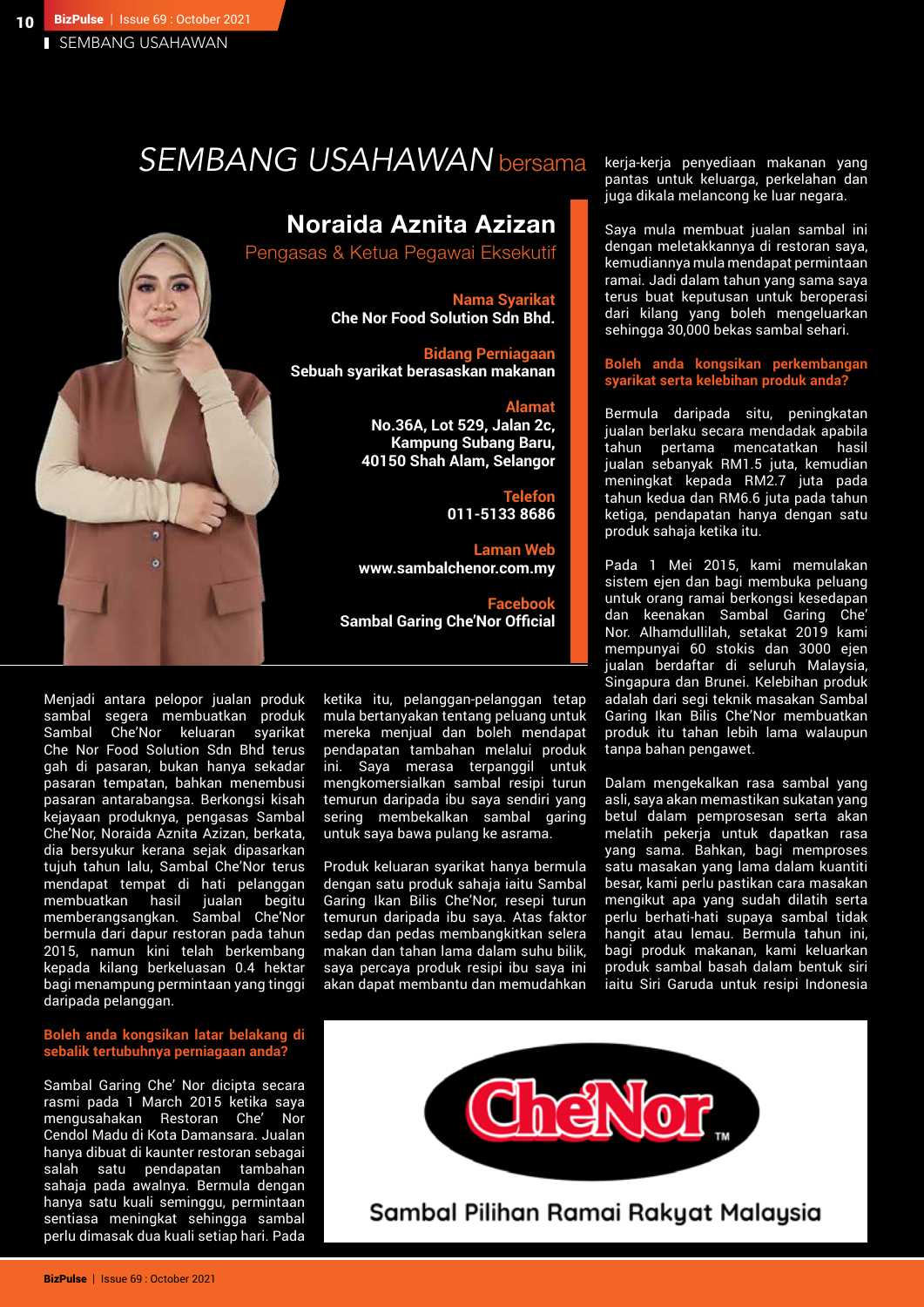



dan Siri Malaya untuk resipi Malaysia, sambal penyet, dan sambal ikan masin bagi menambahkan jualan. Kini, produk Sambal Che'Nor telah berada di pasaran seluruh negara, dan dieksport ke Singapura, Brunei, Laos, Myanmar, termasuk beberapa negara di Eropah.

# **Bagaimana syarikat anda berdepan dengan masalah pandemik?**

Ketika negara berdepan pandemik Covid-19 dan berdepan situasi sukar kini, strategi jualan bukan semata-mata melibatkan syarikat secara langsung, tetapi paling utama adalah membantu usahawan yang dilahirkan bawah syarikat iaitu 'Chenorpreneur' untuk turut sama berkembang. Pihak kami kini mempunyai 200 stokis dan 3,000 ejen berdaftar yang bersama dalam menggerakkan jualan produk. Model perniagaan kami adalah mahu melantik lebih ramai usahawan yang dipanggil 'Chenorpreneur'. Kami akan membimbing mereka untuk menjadi pengedar bermula dengan memasarkan produk di kedai runcit, sehingga ke pasar raya. Sebahagian barisan Chenorpreneur yang menggerakkan jualan Sambal Che Nor di pasaran. Dalam masa sama, pihak kami kini juga bekerjasama dengan

EcoShop untuk pembungkusan kecil produk sambal garing yang dijual dengan harga RM2.10 dan akan diedarkan ke semua rangkaian EcoShop seluruh Malaysia. Tidak hanya terikat dengan produk makanan, Che Nor Food Solution Sdn Bhd melangkah setapak lagi dengan mempertaruhkan produk minuman iaitu serbuk kopi asli yang diimport dari Aceh, Indonesia. Kopi yang ditanam di Gunung Gayo itu telah mendapat pengiktirafan 'Single Origin' dan mempunyai rasa premium namun mampu milik. Kami namakan sebagai Kopi Original dengan dua perisa iaitu Kopi Gayo (100 peratus Arabica) dan Kopi Arabica Robusta. Berbeza dengan jualan sambal, untuk produk kopi kita telah mempunyai pengedar besar untuk mengembangkan pasaran.

# **Boleh anda kongsikan perancangan syarikat anda dalam masa terdekat?**

Dengan keupayaan teknologi di kilang pengeluaran serta ruang lebih besar, pihak kami mampu memenuhi permintaan pelanggan merangkumi produk sambal kering dan sambal basah pada tahun ini. Di Che Nor Food Solution, kami kini bukan sahaja mampu menyediakan sambal garing ikan bilis, malah sambal garing udang, sambal garing tempe serta pelbagai jenis serunding. Harga yang ditawarkan adalah serendah RM6.90. Malah, kami turut menyasarkan penjualan tahun ini sebanyak RM10 juta dan alhamdulillah telah mencapai 50 peratus.

Kami masih mengekalkan model perniagaan yang sama di mana kita membuka peluang untuk orang ramai menjadi usahawan dengan menyasarkan lebih ramai usahawan lelaki untuk jualan produk minuman ini. Mengenai perancangan jangka masa panjang syarikat, pihak kami merancang untuk mengeluarkan sekurang-kurangnya 10 lagi produk untuk memberi peluang lebih ramai usahawan terlibat berdasarkan potensi pasaran masing-masing. Kita akan keluarkan produk seperti pes makanan, dan juga mee segera. Alhamdulillah kami sudah ada beberapa pengedar yang berpotensi membawa produk ke rangkaian lebih besar di samping bekerjasama rapat untuk membawa ke pasaran luar negara.

*Sumber: Sinar Harian*